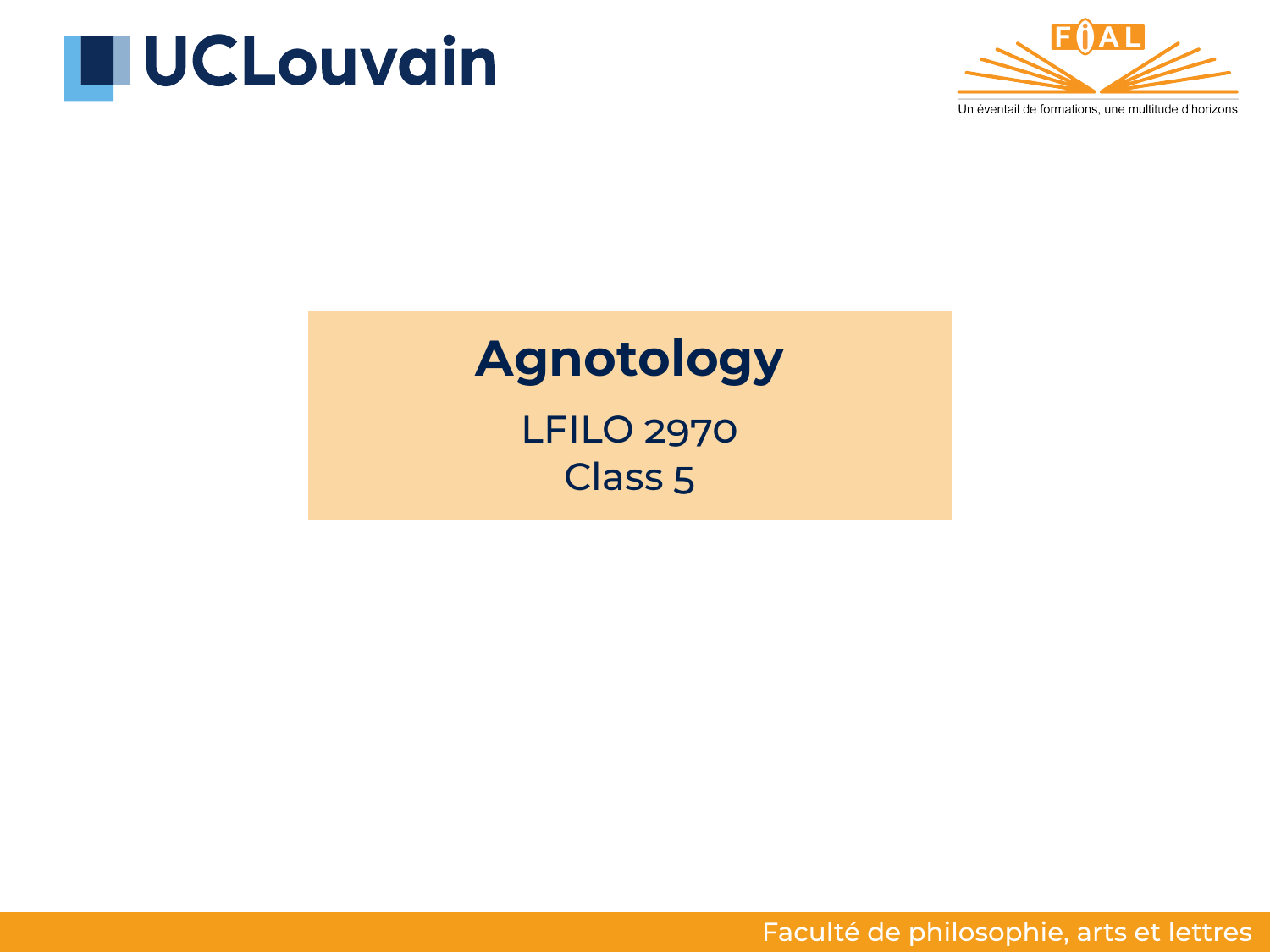## **Agnotology**

#### **epistemology** — the theory of the creation and distribution of *knowledge*

**agnotology** — the theory of the creation and distribution of *ignorance?*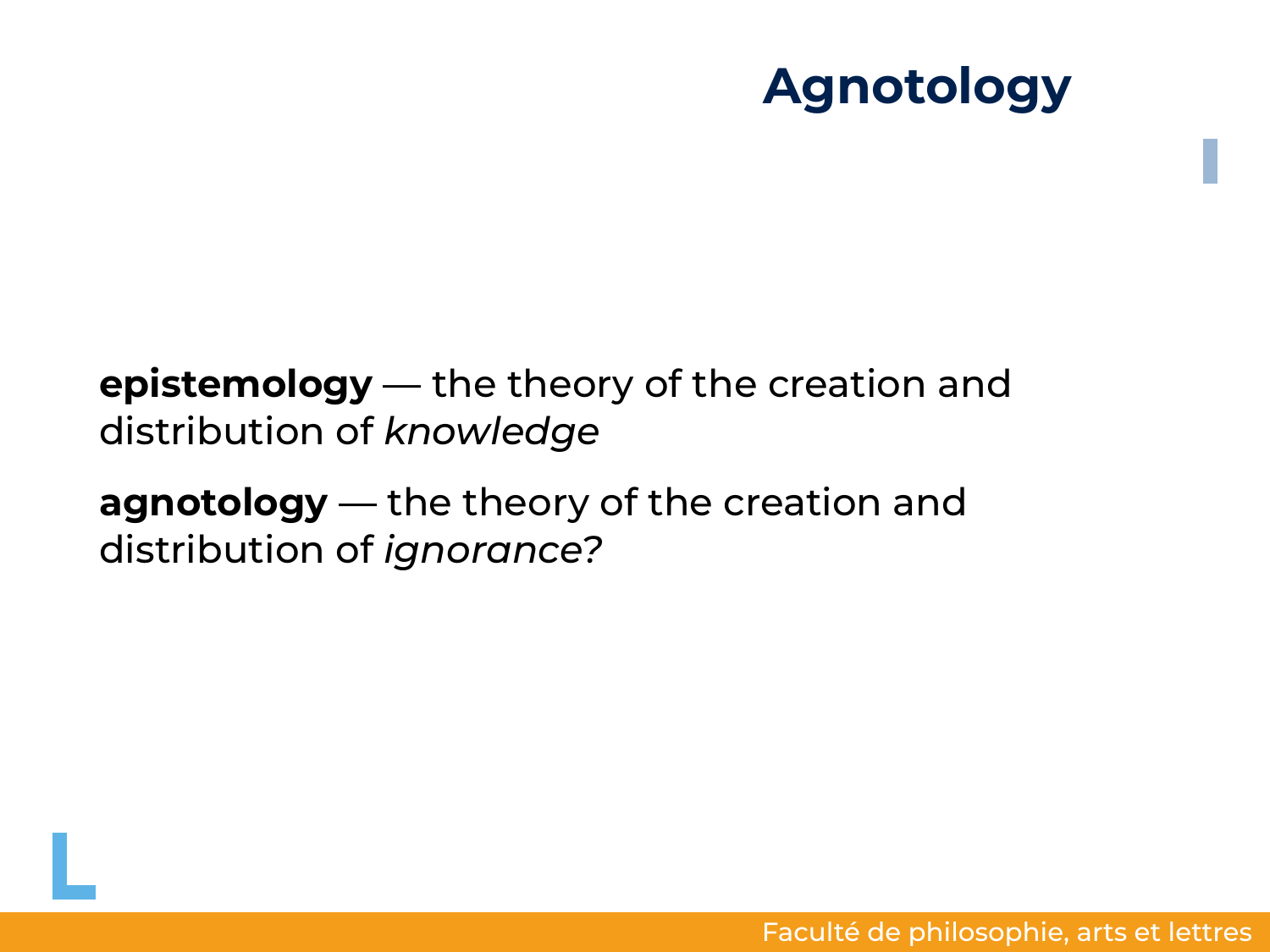#### **Ignorance**

- secrecy / censorship
- stupidity / apathy
- disinformation
- faith
- forgetfulness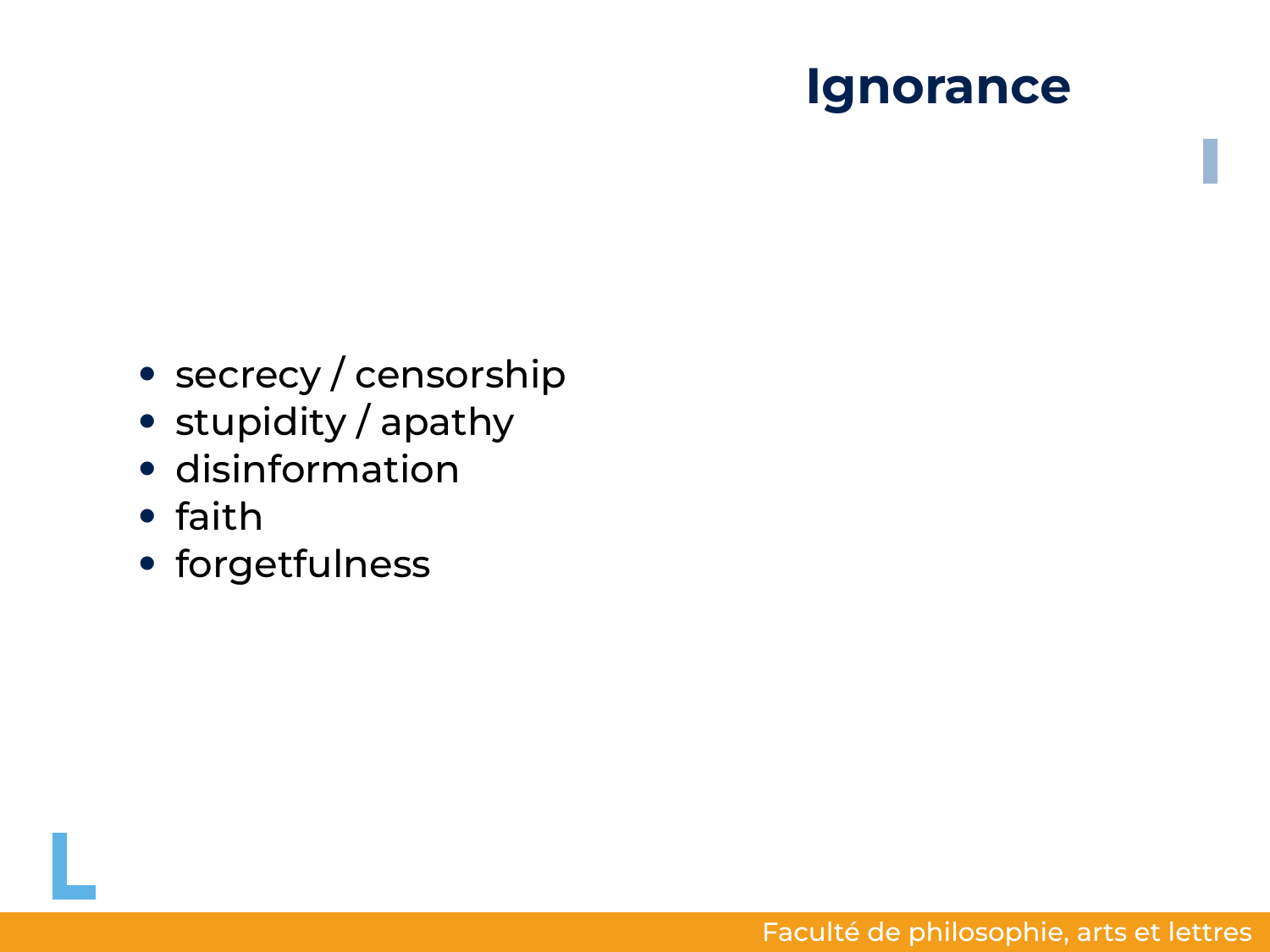#### **Ignorance**

- right to privacy
- censorship for security purposes
- ignorance of juries
- liberty from governmental interference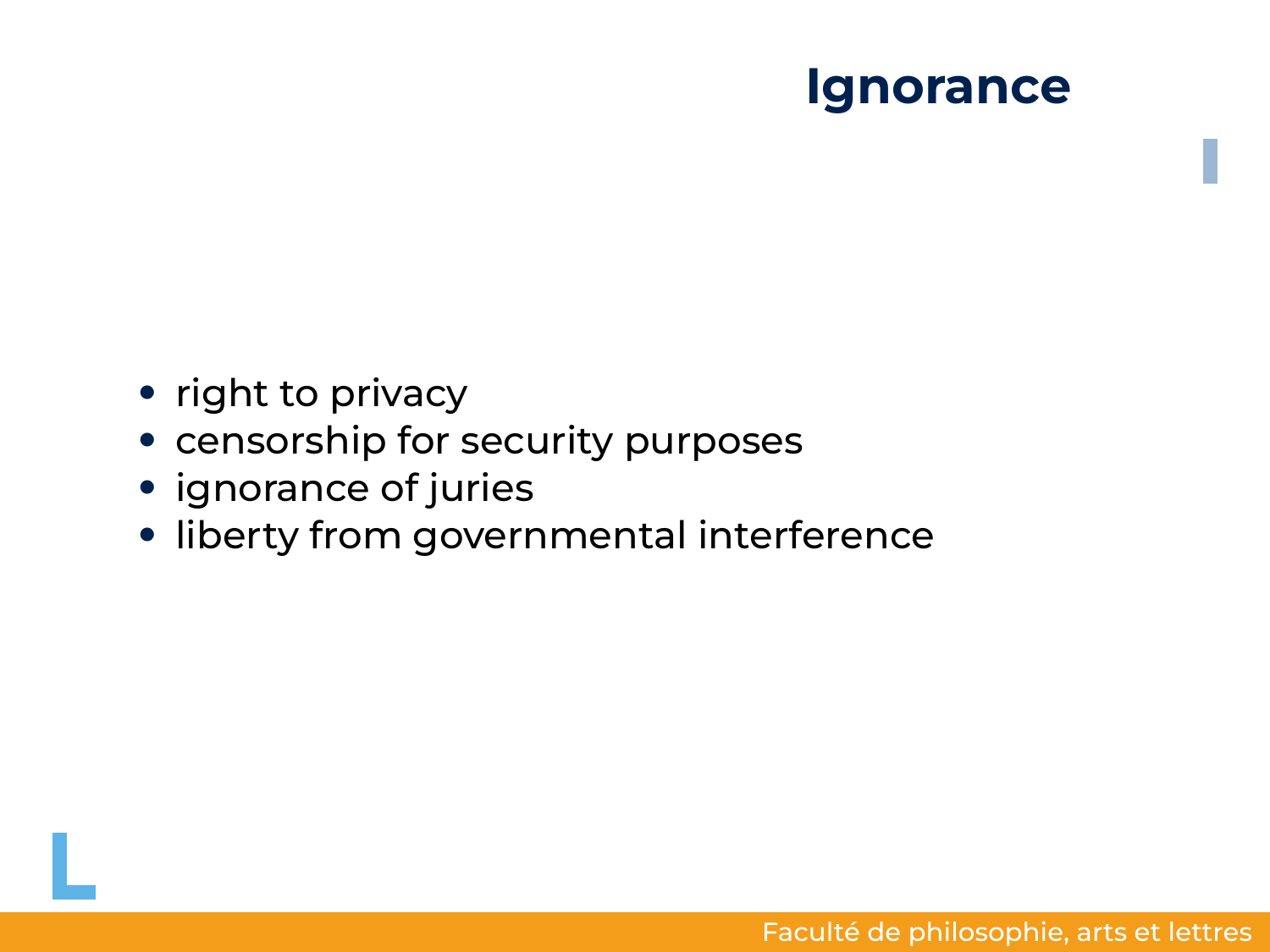# **The New Innovation**

A number of authors have argued that for philosophers **of science,** there's a real and important connection between science and ignorance.

**1** How to theorize the role/nature of ignorance? **2** How has ignorance been **actively generated** in cases like climate denialism?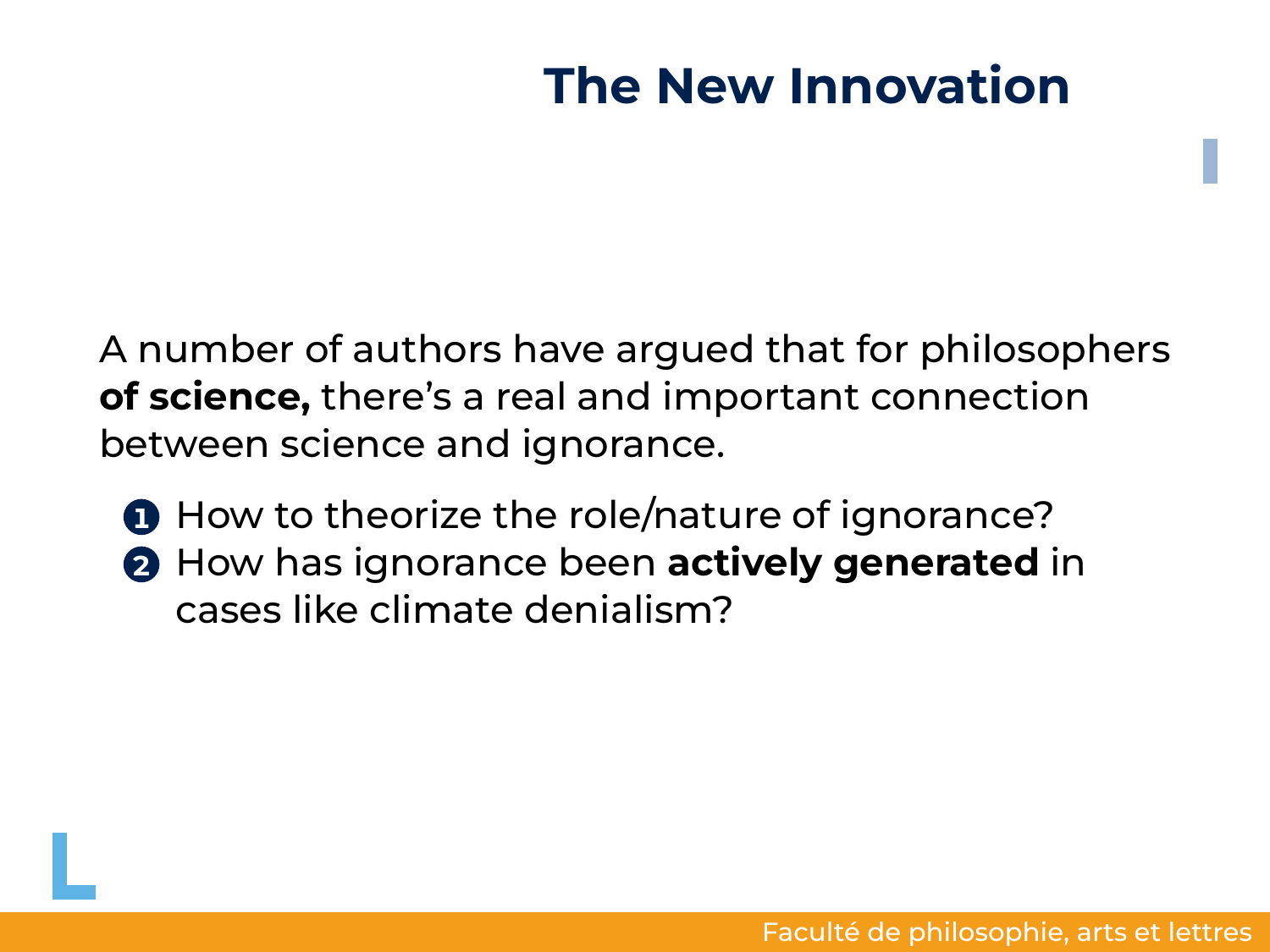# **Three Kinds of Ignorance (Proctor)**

- **1** Native state or resource
- **2** Lost realm or selective choice
- **3** Active construct or strategic ploy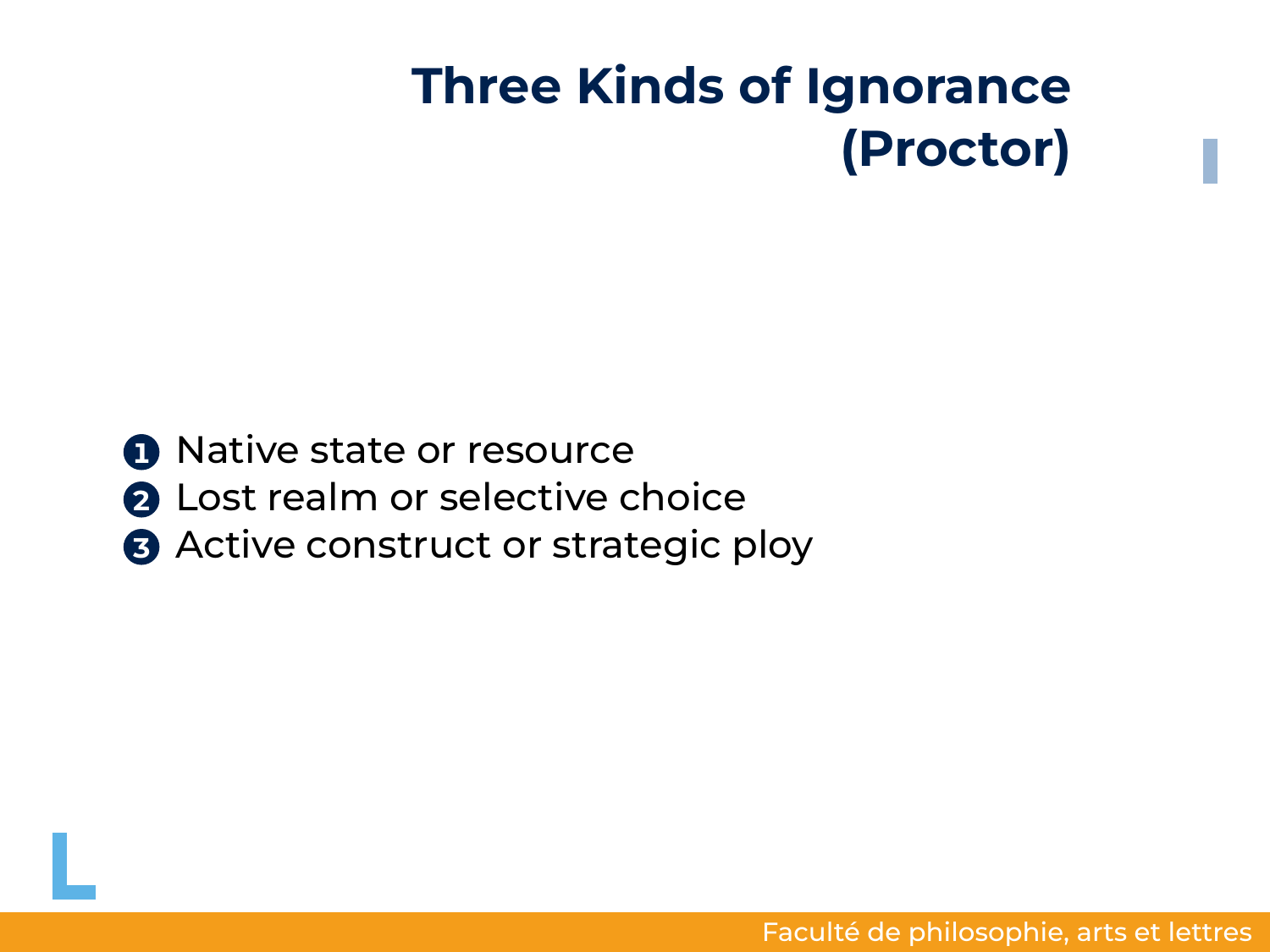#### **Ignorance as Native State**

#### Everyone is born knowing nothing; ignorance is a "vacuum" which is filled by knowledge.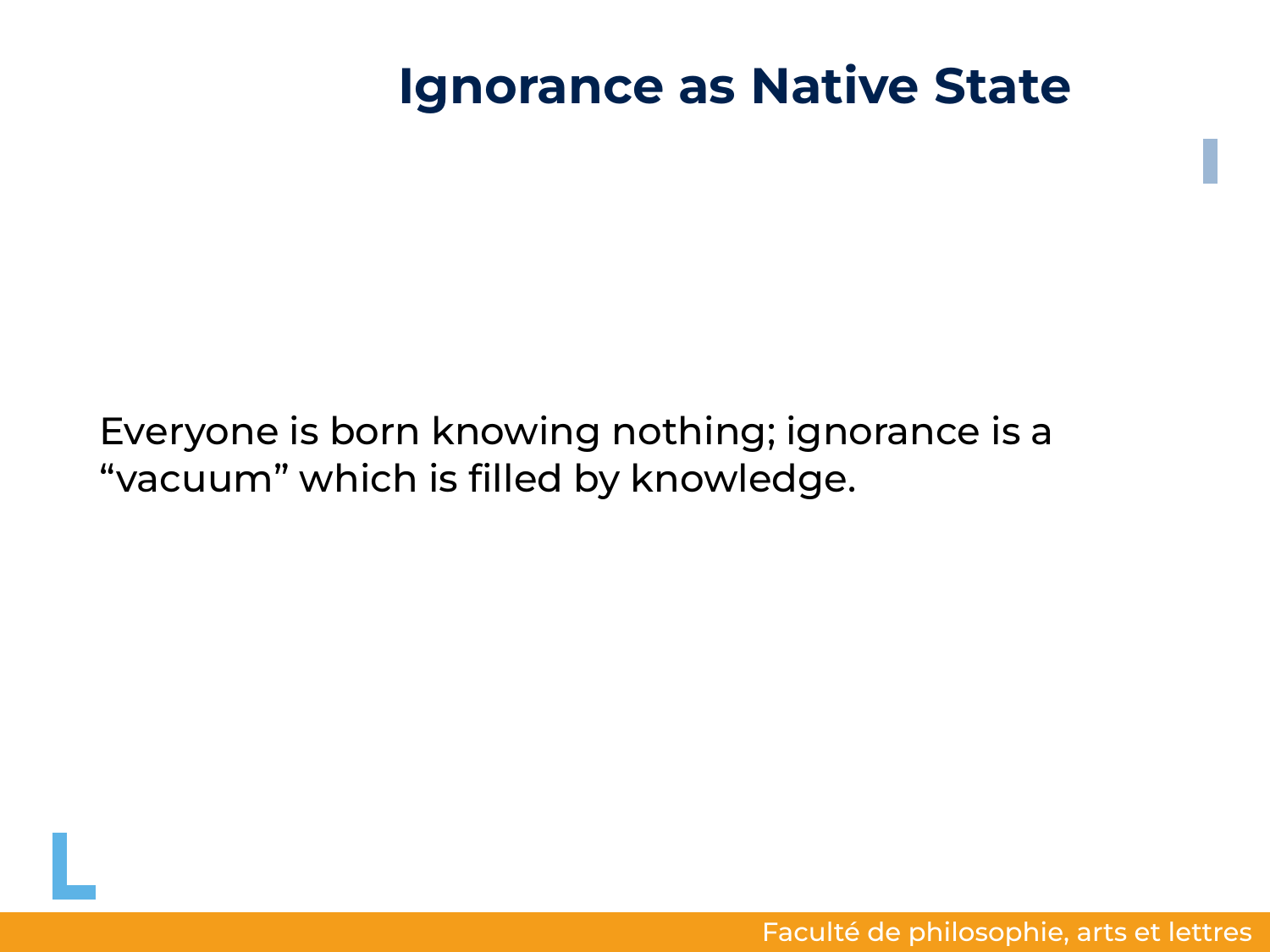#### **Ignorance as Native State**



#### Faculté de philosophie, arts et lettres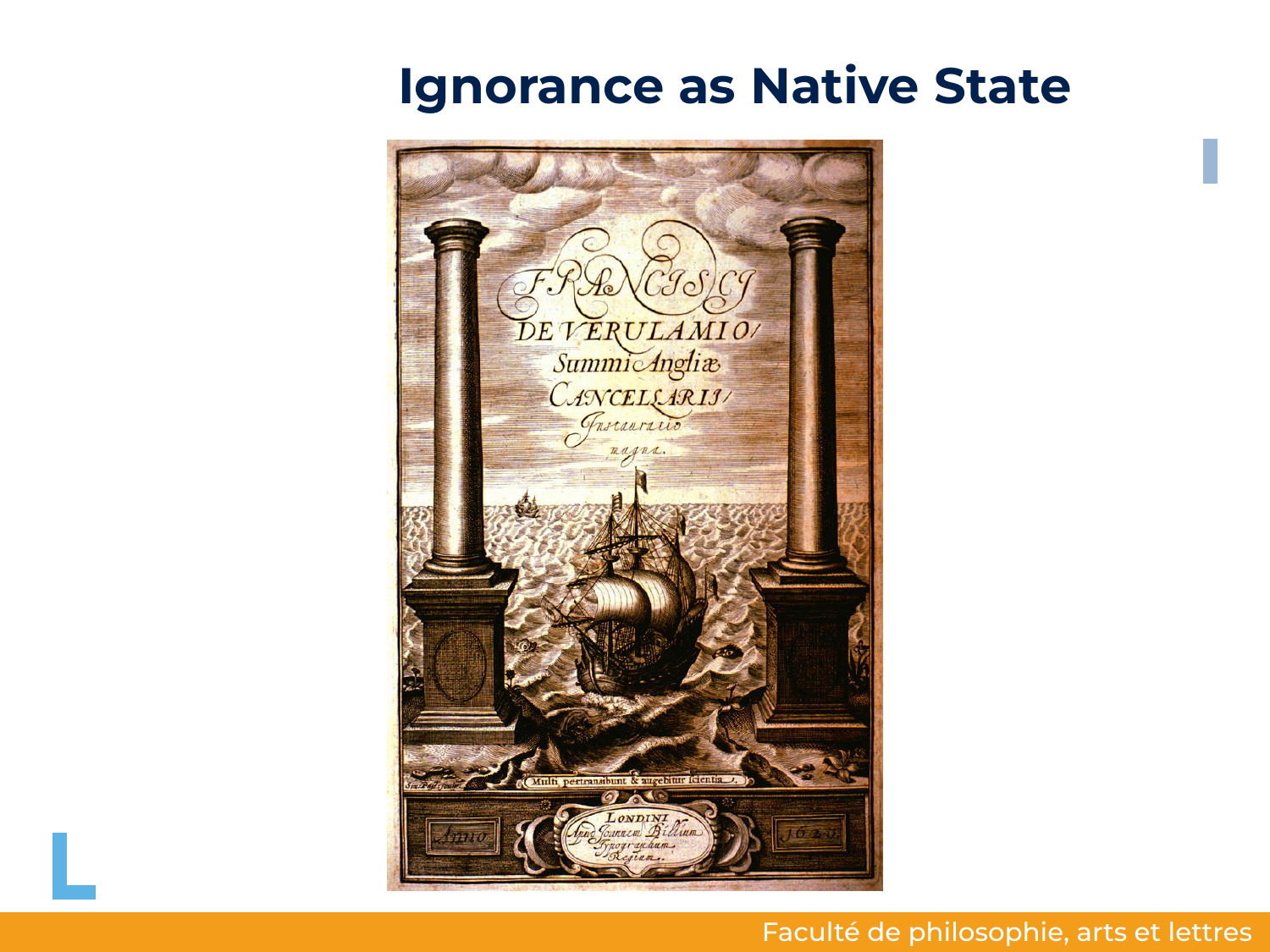#### **Ignorance as Native State**

Ignorance of this kind is a **positive engine** for science: if we didn't have more to learn, we wouldn't have any reason to do any more science.

Problem: seems to imply that we should work for all ignorance to disappear in the long run. But that seems wrong.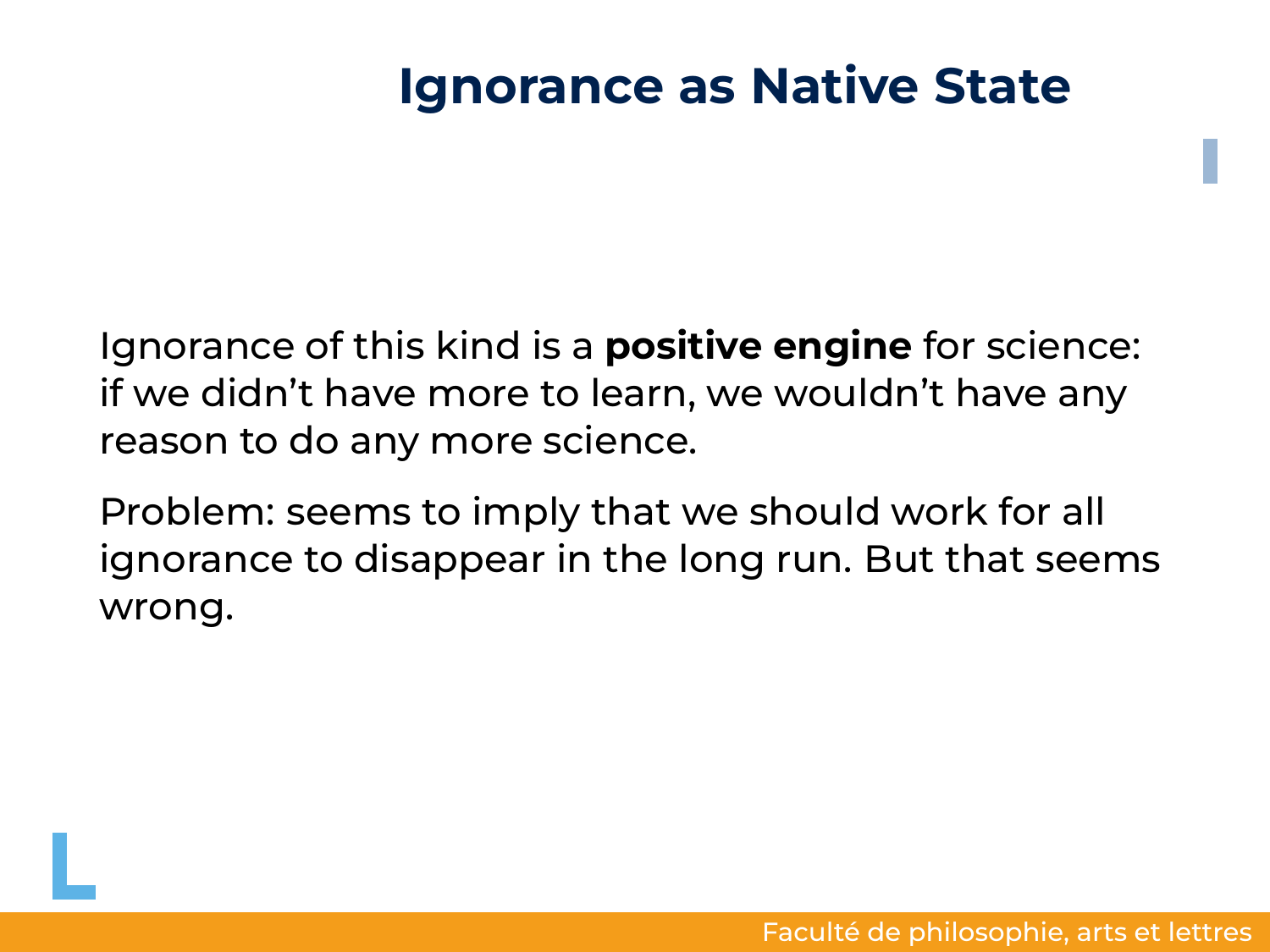#### **Ignorance as Lost Realm**

We **choose** to be ignorant about some things, by selecting priorities for our lives/societies.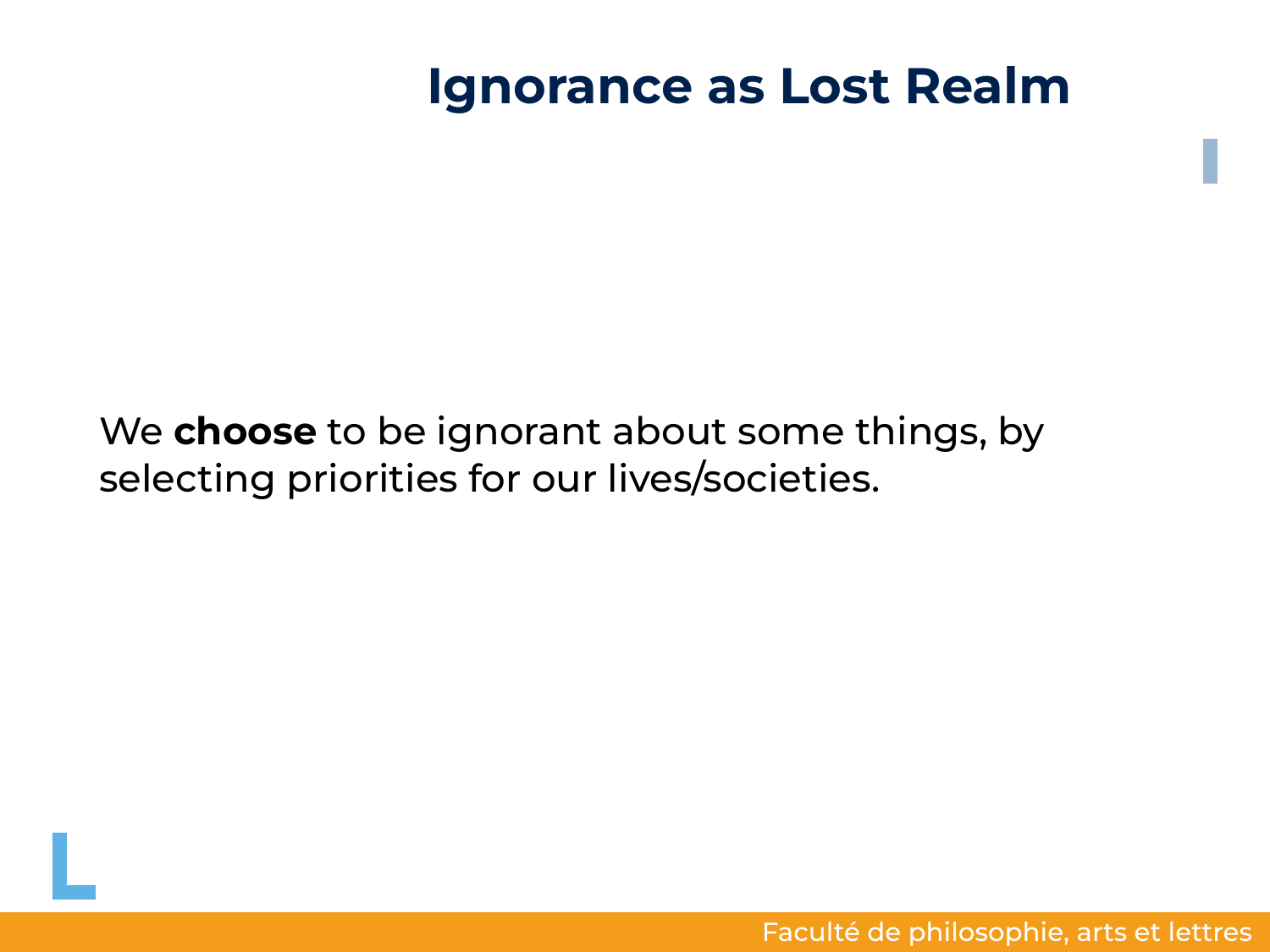# **Ignorance as Active Construct**

In some cases, ignorance is **actively created** on purpose.

- Bad examples: climate denialism
- Good examples
	- peer review
	- personal data
	- deletion policies
	- military classification
	- knowledge that we don't want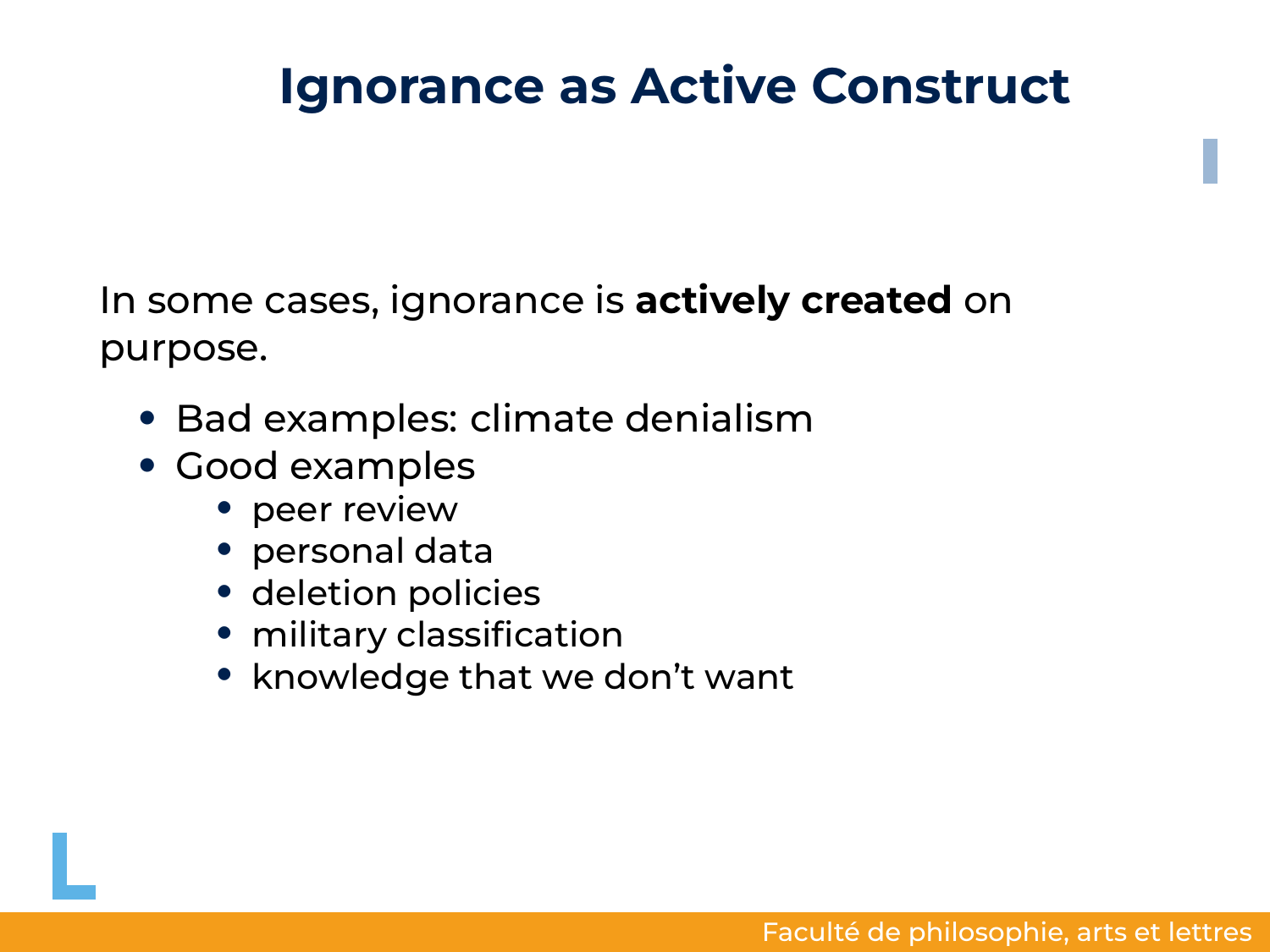## **Manufactured Ignorance**

What are some important theoretical features of manufactured ignorance?

- **1** A distinction between "scientific" and "common" knowledge
- **2** A blending of science, government, policy, and security questions or perspectives
- **3** How can we measure ignorance in order to respond to it?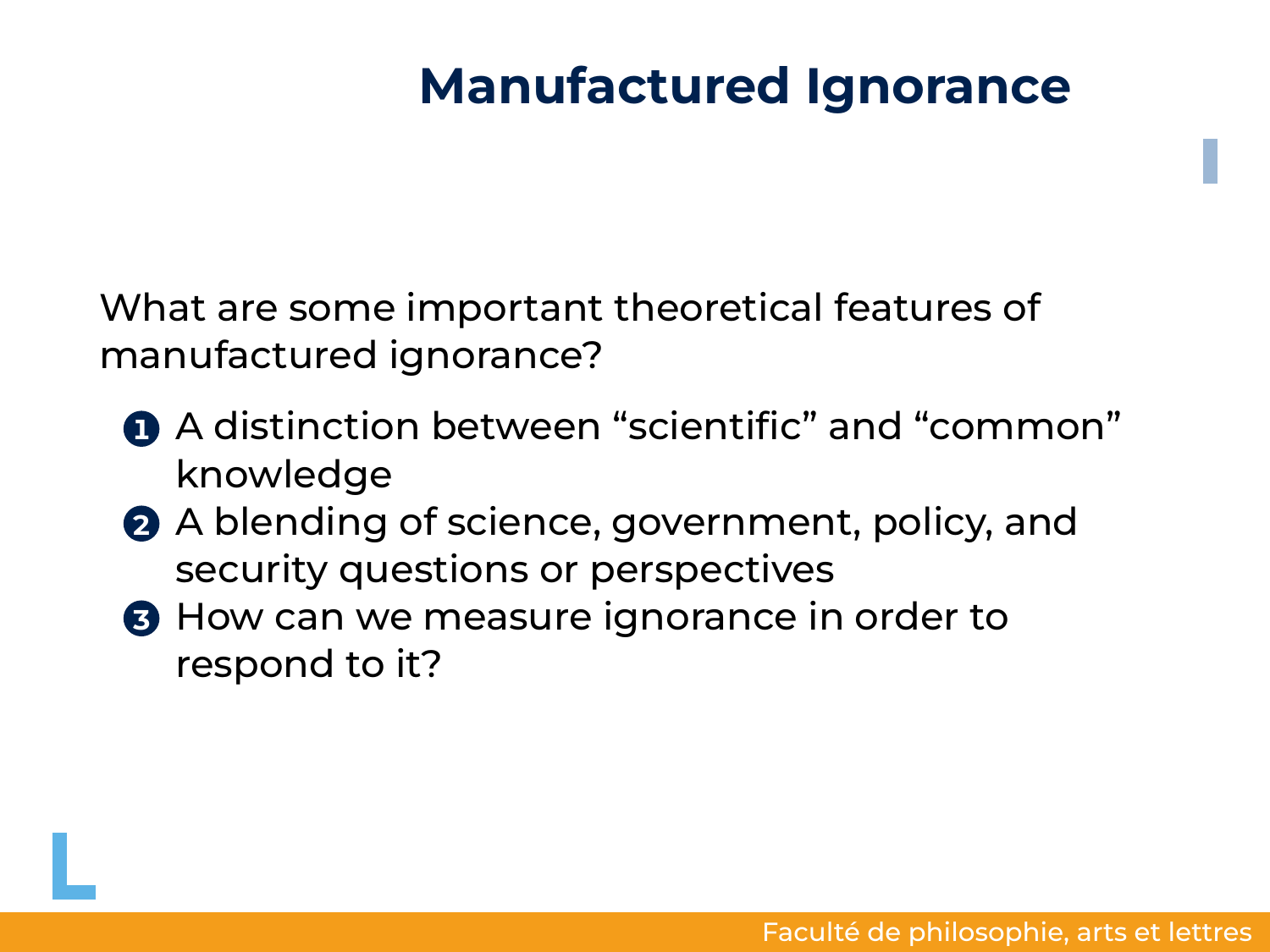## **The Playbook for Science Denial**

#### The big insight: just **asking questions** at all can create the appearance of doubt in the mind of the public.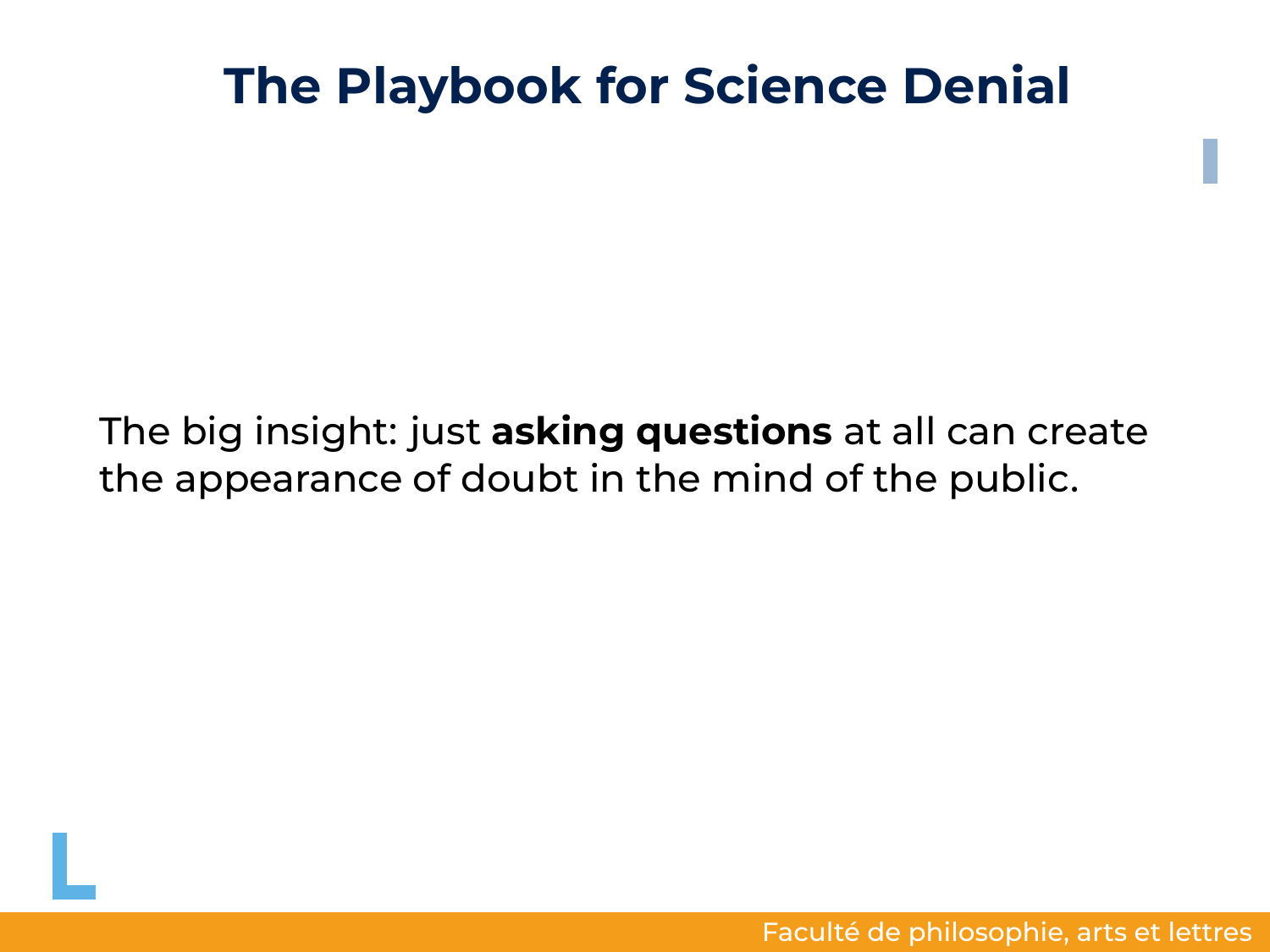## **The Playbook for Science Denial**

#### **1** Hire a marketing firm

- **2** Create a "research council" that is doing **real, legitimate** scientific research about any **other** causes for cancer than smoking
- **3** Use that research to create the appearance of a "debate" and convince the media that they must show "both sides"
- **4** Present their work as being in the interest of "sound science," and turn normal scientific honesty into unreasonable doubt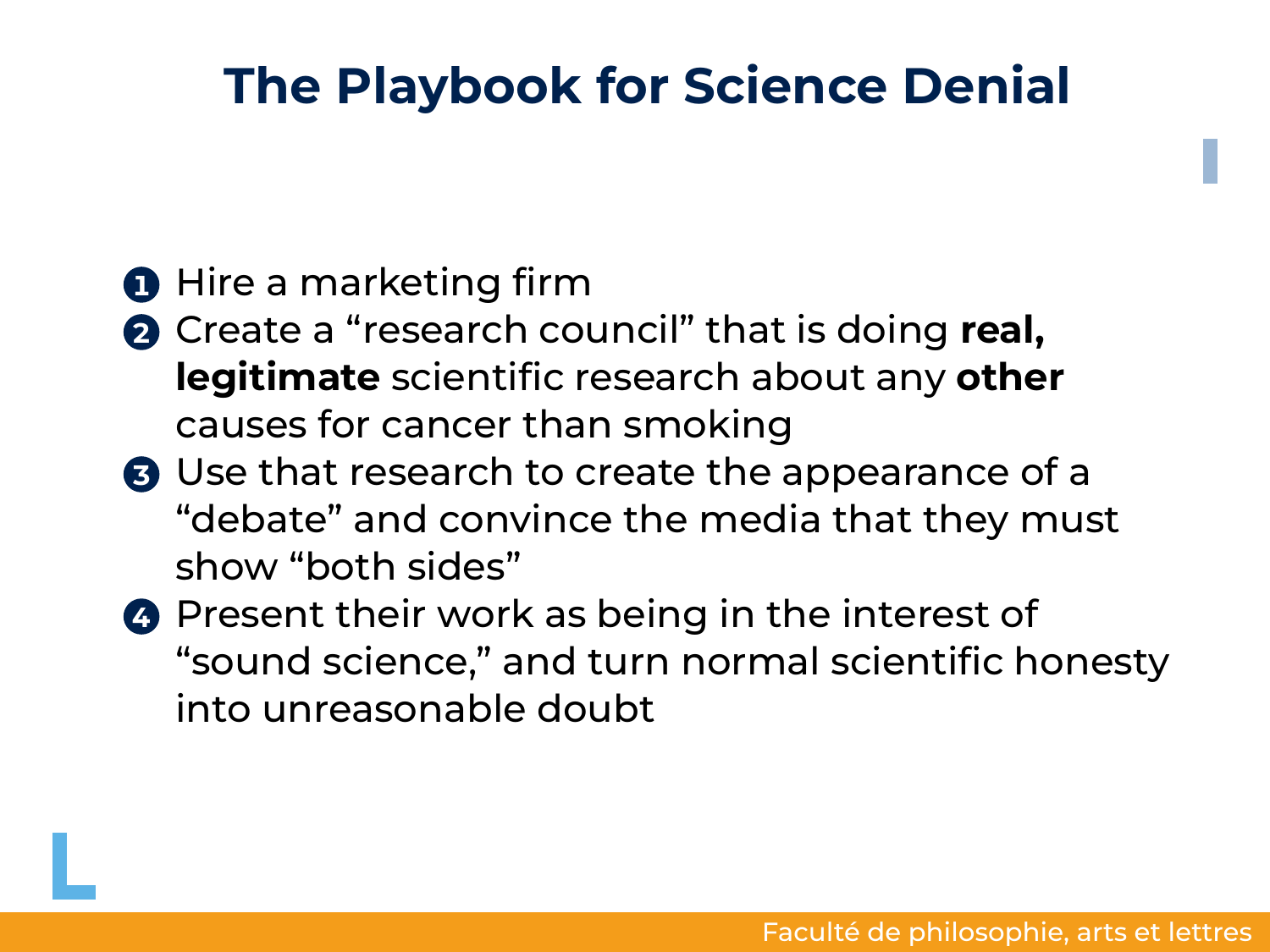## **Climate Denial**

- US President Lyndon Johnson mentions climate change in a speech in 1965, and major US government reports are released in the 1970s
- It's not until the 1980s that it really becomes a political issue, and that's connected to various worries about the Cold War in the US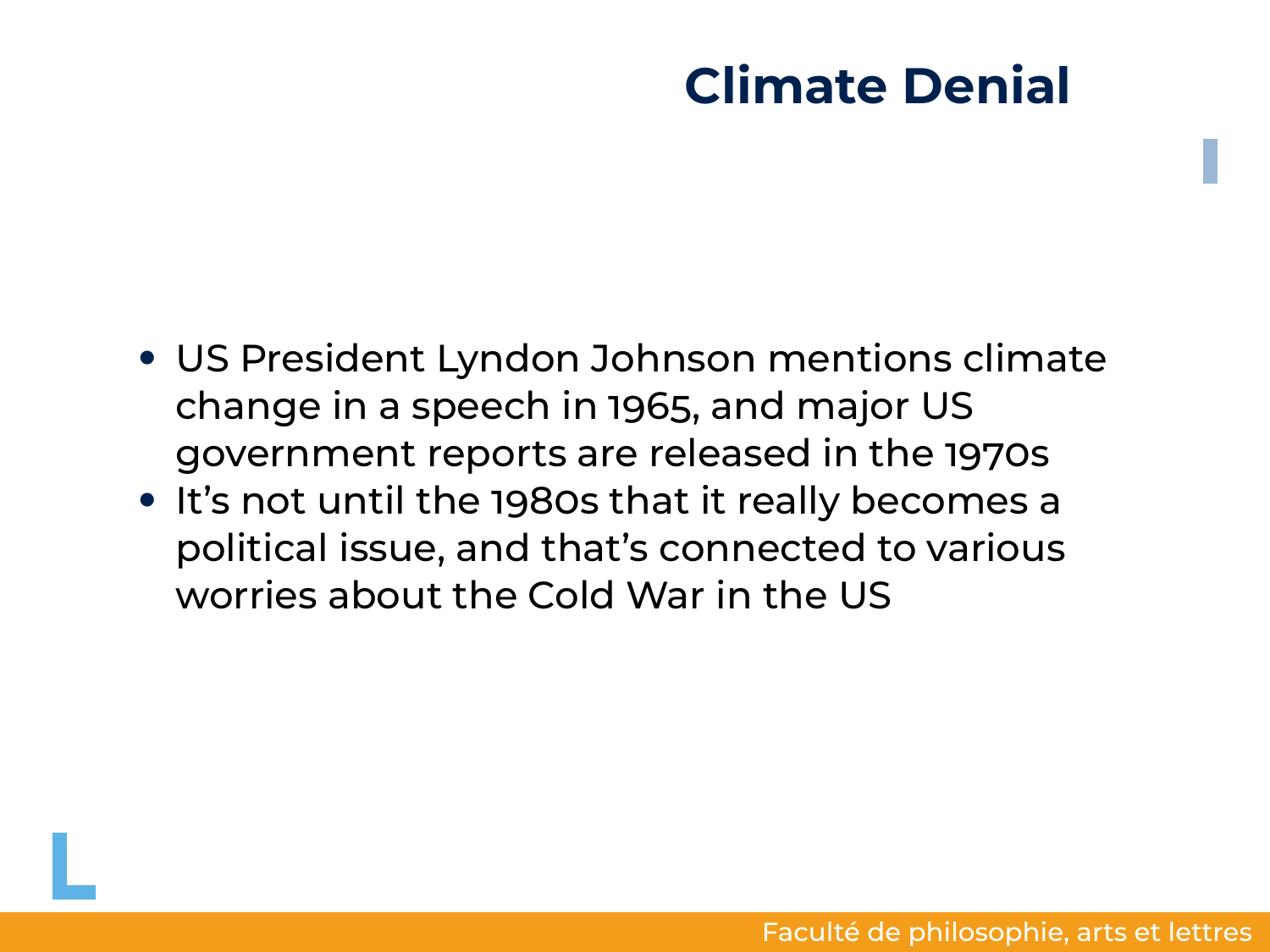# **Climate Denial**

The goals:

- **1** Convince people that "more research and less uncertainty" are required before we can actually respond to climate change
- **2** Flood the airwaves with other possible objections
	- **1** adaptation to conditions
	- **2** blaming it on the sun
	- **3** outright scientific fraud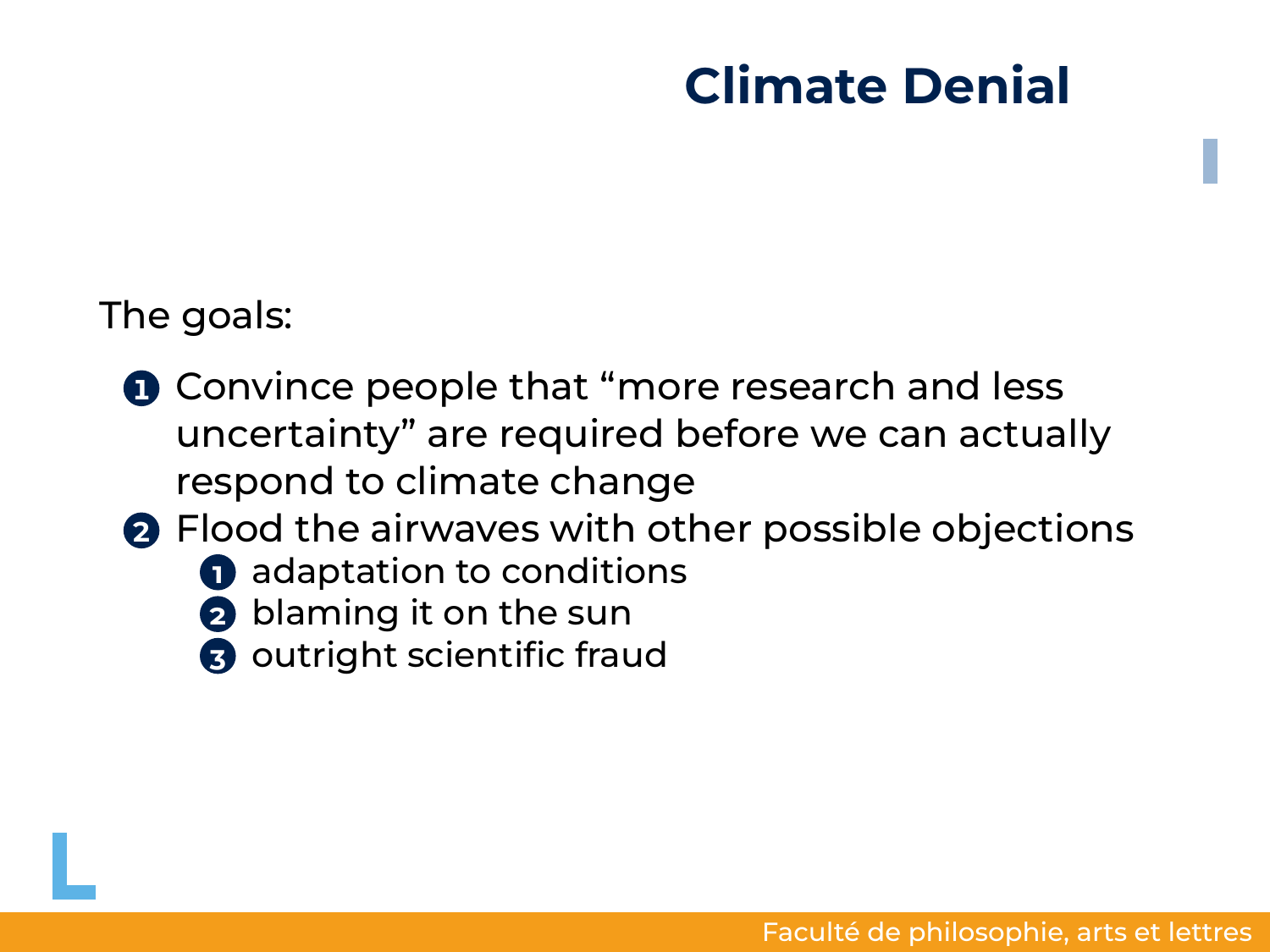Some claims from Oreskes and Conway:

**1** Scientific debates aren't about equal time, they're about weight of the evidence. So you only get equal time if you have equal evidence.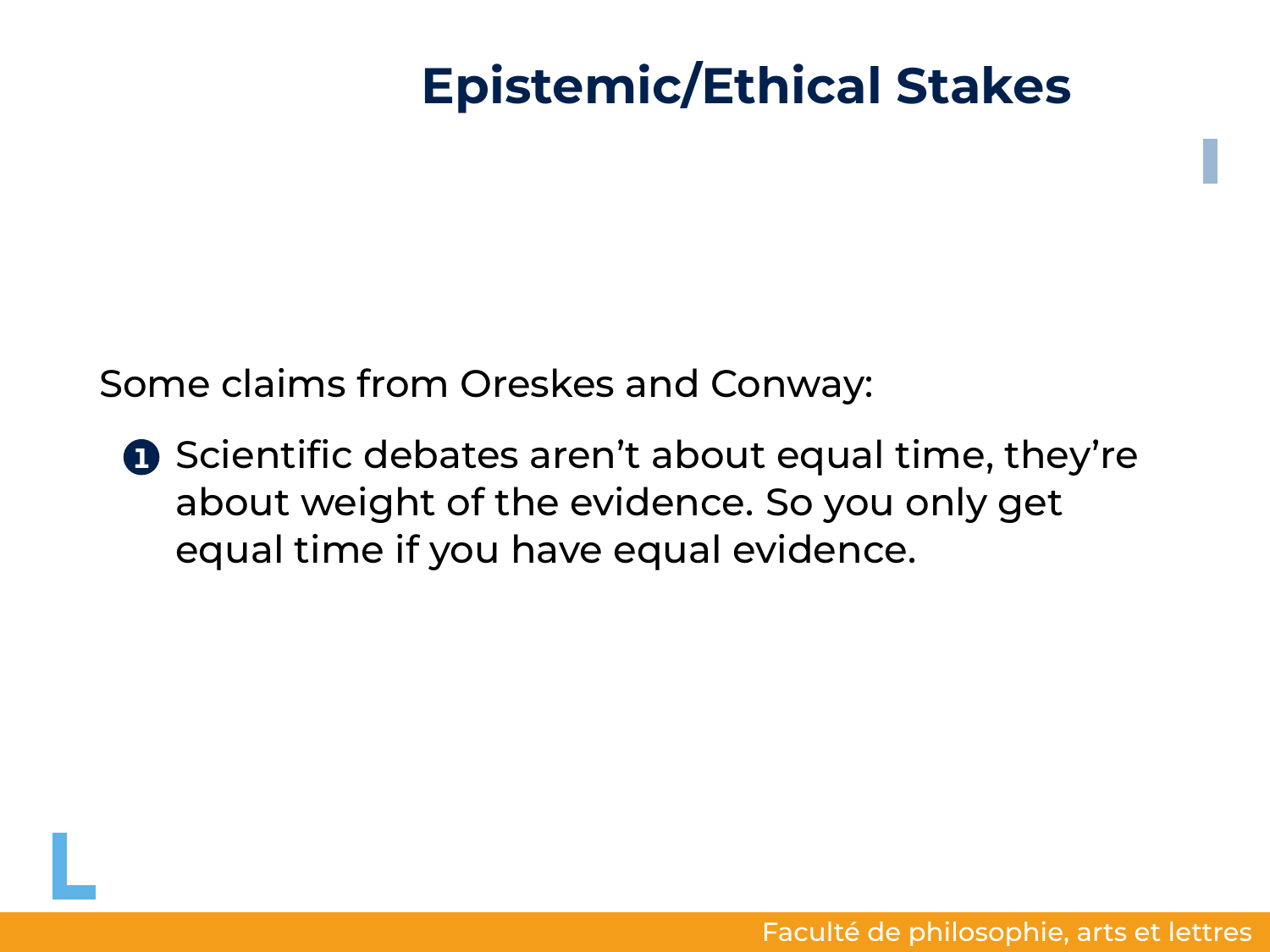**2** Causation in many of these cases is statistical, so the general public can have a hard time understanding what's happening.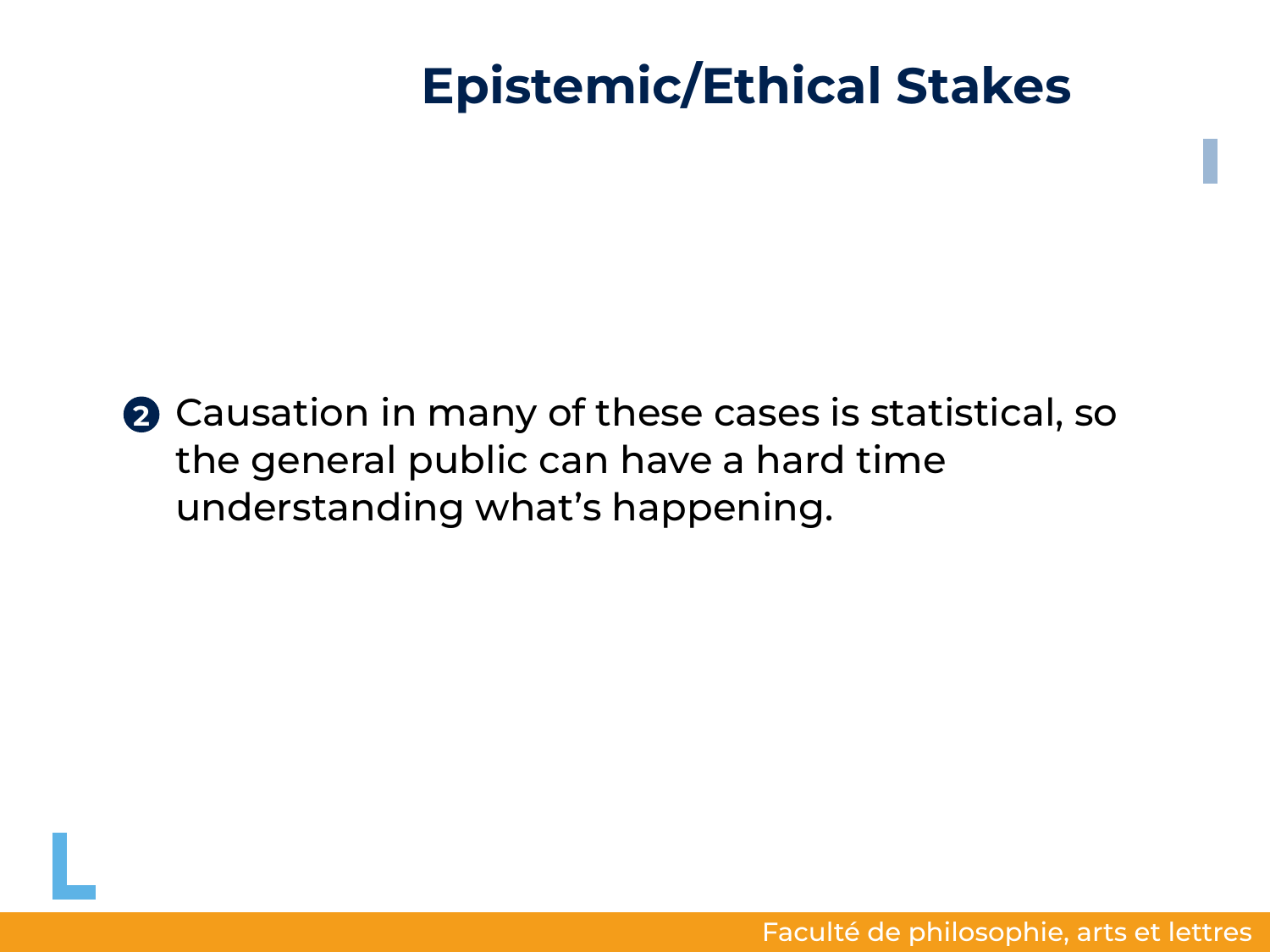**3** How to balance the legitimate role of doubt/uncertainty in science versus unreasonable standards of evidence and uncertainties taken out of context?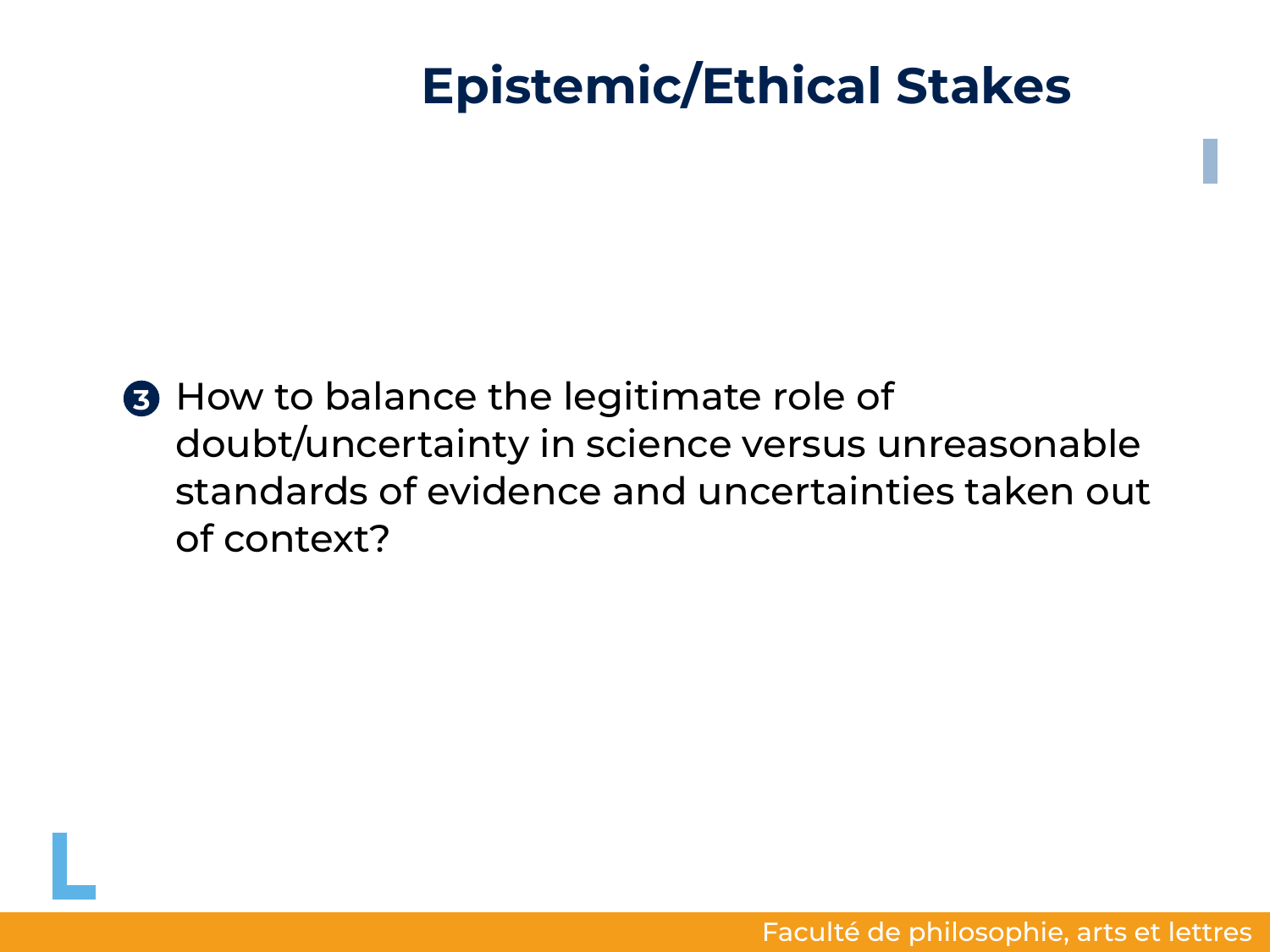**4** The differing demands of scientists and policy makers: politicians don't want statistical estimates with error bars! They want concrete details, dates, predictions.